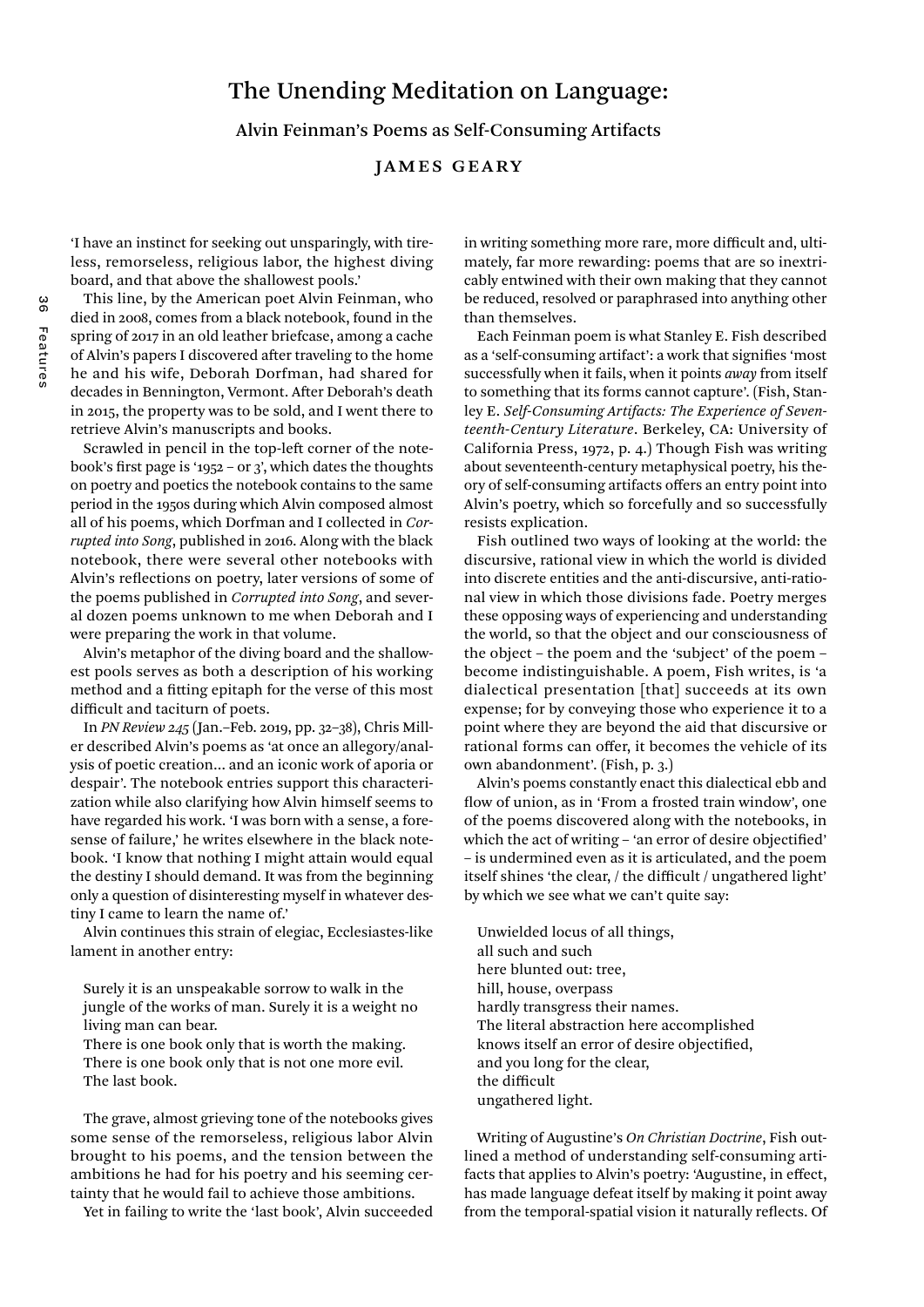language such as this one cannot ask the question, "What does it mean?" for in everyday terms it doesn't mean anything (as a statement it is self-consuming); in fact, in its refusal to "mean" in those terms lies its value. A more fruitful question would be, 'What does it do?'" (Fish, p. 42.)

What Alvin's language does is perform a feat of reverse prestidigitation, making conventional modes of seeing, meaning and knowing disappear before our very minds, directly implicating and involving the reader in an always unconsummated movement towards closure.

In another notebook, one that had the word 'Record' printed on the front, Alvin formulated his own version of the self-consuming artifact theory, as part of a consideration of Donald Davie's *Articulate Energy: An Enquiry into the Syntax of English Poetry*, published in 1955:

key is: consciousness distinguishes and connects in the same awareness[.] to express this inside a one-one oriented demonstrative language, it must become dialectical – i.e. affirm and then deny … poetry – having more resources than logic-shriveled discursive grammar – can present (to intuition) the total awareness[.]

The total awareness that poetry presents must include the opposing and finally irreconcilable forces that are consciousness – the imperative to distinguish and connect, to affirm and deny, what Alvin describes as 'a doing and undoing' in another newly discovered poem, 'Begin, Prevail':

Begin

 its dawn As a day begins, not as An echo shadows through an act, or After-image blurs the sequent view, Or grasp prefigured in the poisoning hand

As weather stills, or quickens In a leaf, as though leaf's leisure Pleased to speak a wind, or what wind will Itself awaited, apart

As animals from looking, or a horse From looking sideward presently Or slowly bends, head lowering to grass, Has bent a hill, a distance, outward, far.

#### Prevail

Stay to these soundings of your sense, The burning sentence you would wrest Once turns like bruised hands moving Through their pain, pain's plaything being;

Stay to the silence you attest, your Striving's stutter and its swell, its score Record as the sea records only Arhythm not a sense, not rhythm

But a beat, a holding rumor, a remorse

Or vow, a doing and undoing that can surge Into itself, up-furl, or elsewhere Shatter, hurl, and roll to calm.

Like his poetry, Alvin resisted explanation. Apart from the notebooks, his most extensive recorded remarks come from a November 1999 letter in response to Robert Dorsett, a student of Harold Bloom's at Yale who was writing a paper on Alvin's work. Dorsett asked if there was anything Alvin cared to say about his approach to poetry or his stance toward language. This is part of his reply:

I have always resisted talking about my poems; not only as to explication, but about the 'unspoken' – which the poem so-to-speak interrupts (crystalizes) – which includes the unending meditation on language. Most exactly the poem itself is the site of self-understanding, articulation, of its poetics … all aspects of its provenance and project, the constraints that govern its formal (and spiritual) economy … Certainly I subscribe to the idea (Romantic, no doubt) that the poem is the act of discovering more than is known at the outset; that, fatefully, it transforms and reconstitutes language and self and world; that as much as possible would be put in play – and as it were 'used up' – in the paradigmatic poem – (kenosis, theologically).

Alvin here restates the spare, rigorous poetics first set out in his notebooks more than forty years earlier. The poem alone is its own form and substance, its own language and lexicon. There is, in fact, nothing outside the poem itself to refer to or talk about. Such was the impossibly demanding ambition of Alvin's poetry, and the impossibly demanding standard from which he never wavered.

His stance became a source of contention between Alvin and Bloom, friends since their graduate days at Yale. Bloom was an early and fervent supporter of Alvin's work, and he was instrumental in persuading Oxford University Press to publish Alvin's first book, *Preambles and Other Poems*, in 1964. But he was also frustrated by what he felt was Alvin's obstructionism during the publication process – and the seemingly deliberate wasting of his poetic gift.

In late 1963, Bloom wrote a letter to Alvin 'ten minutes after' the two had quarreled about Alvin's attitude toward Oxford University Press's ideas about the *Preambles* dust jacket. Alvin, who had been withholding the full manuscript to continue revising the poems, apparently objected to the dust jacket; Bloom argued that the dust jacket was a commercial decision best left to the publisher, urging him to focus instead on what was inside the book and on the creation of new work. In the letter, posted with 'Destroy this note' written on the envelope, Bloom wrote:

You know that I love you. I also **know** you to be a very great poet if you will allow yourself to be one. You could write a Circumferences [the final poem in *Preambles*] that would be a better poem than Notes or The Rock. But only by writing, by releasing exuberance into words,